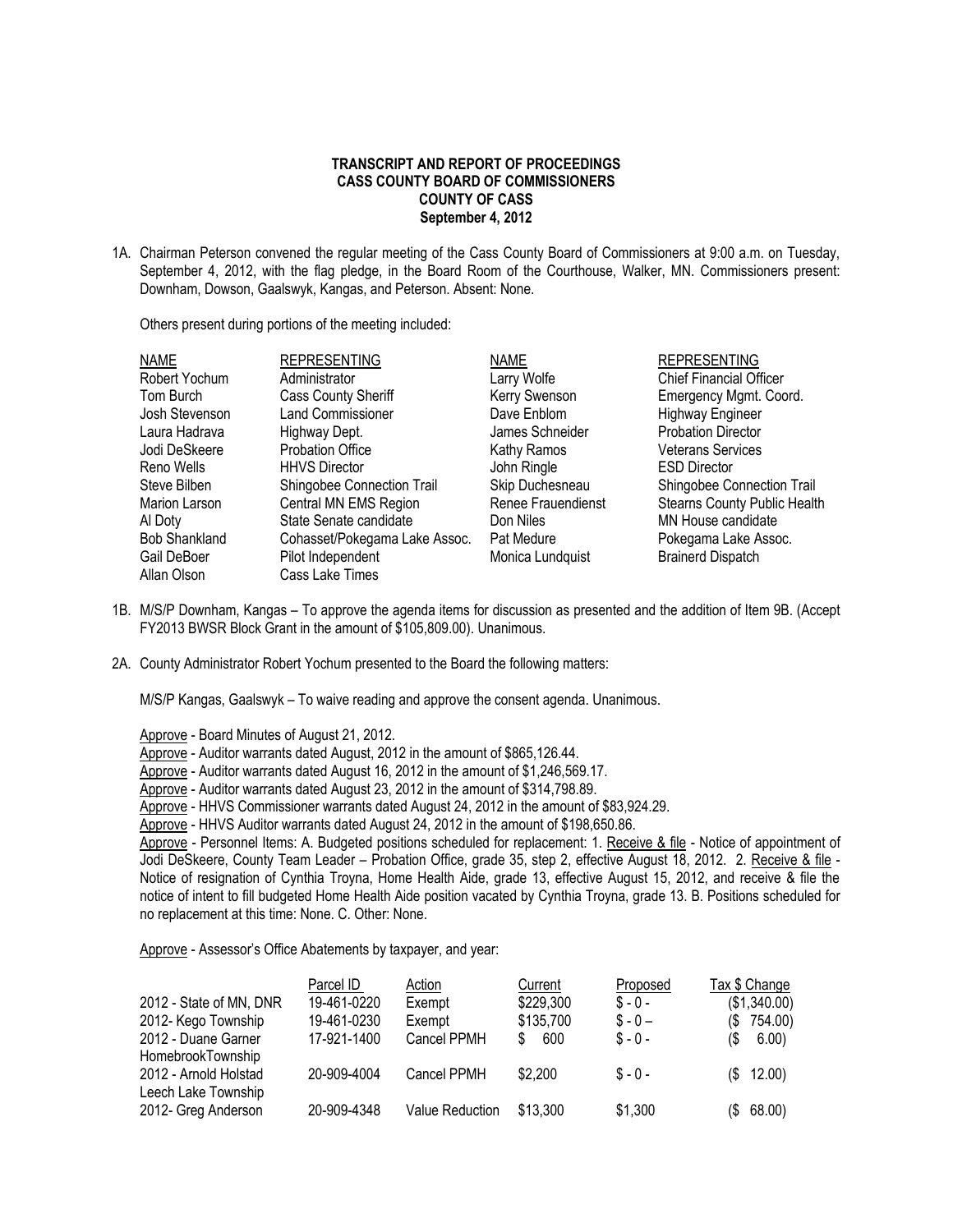| Leech Lake Township                      |             | Personal Property TT                    |          |           |           |
|------------------------------------------|-------------|-----------------------------------------|----------|-----------|-----------|
| 2012-Wade Simpson<br>Leech Lake Township | 20-909-4349 | <b>Cancel PPTT</b>                      | \$12.000 | $S - 0 -$ | (S 68.00) |
| 2012-Richard Hurd<br>Leech Lake Township | 20-942-0046 | Value Reduction<br>Personal Property TT | \$4.300  | \$2.800   | (S 8.00)  |

Approve – FY12/13 MN DNR Snowmobile GIA Maintenance & Grooming Grant (Swift Contract: #51047) in the amount of \$152,928.00.

Receive & file - Correspondence from MN Historical Society: Pine River Depot on the National Register of Historic Places. Receive & file - HHVS Cash Account Balance Comparison and Child Service Costs through July 2012.

M/S/P Kangas, Gaalswyk – To award to the apparent low bidder to haul material needed to repair the Bull Moose Trail (Section 29) Bull Moose Twp. to Sawyer Timber LLC in the amount of \$15.00/yd. Unanimous.

| <b>Bidder</b>       | Bid amount per yard |  |  |
|---------------------|---------------------|--|--|
| Sawyer Timber LLC   | $$15.00/\gamma d$   |  |  |
| North Fork Boulders | $$16.67/\nu d$      |  |  |
| Schrupp Excavating  | \$20.83/yd          |  |  |

Approve - Contract amendment #1 to GIS Professional Services Agreement with ProWest & Associates, Inc. contract completion extension to March 29, 2013 (bid awarded on November 15, 2011 Land Department - database system).

Receive & file - Medical Examiner statistics from January 1, 2012 through June 30, 2012.

Accept - Crime Victim Services Grant (A-CVS-2013-CASSAO-00095/3-12907) in the amount of \$43,000.00 from Oct. 2012 through Sept. 30, 2013.

Approve - Resolution No. 45A-12 - To proceed with final certification on the Pavement Preservation project on CSAH 7 (project number SP 011-607-010) upon receipt of final documentation, final payment will be made.

Commissioner Kangas offered Resolution No.45A-12 and moved its adoption, Commissioner Gaalswyk seconded:

WHEREAS: Contract No. 60710 (SP 011-607-010) has in all things been completed, and the County Board being fully advised in the premises,

NOW THEN BE IT RESOLVED, that we do hereby accept said completed project for and in behalf of the County of Cass and authorize final payment as specified herein.

Resolution No. 45A-12 was adopted by majority vote: Ayes: Downham, Dowson, Gaalswyk, Kangas, Peterson. Nays: None.

Receive & file - Timber auction results of August 30, 2012 totaling 4,157.00 cords plus 70.62mbf saw timber totaling \$130,326.00.

- 2B. County Administrator Robert Yochum discussed the Citizen Budget Committee meetings to date, presented a summary of the 2013 department requests (also posted on the County website) and reported the unanimous recommendation of the Citizen Budget Committee to establish the preliminary County net certified property tax levy for 2013 at \$20,046,613, and further to recommend a preliminary Unorganized Township net certified property tax levy for 2013 at \$245,000 (both the same as 2012). Chief Financial Officer Larry Wolfe recommended the public hearing on the 2013 Cass County levy and budget be set for December 6, 2012 beginning at 6:00 p.m. Mr. Wolfe also explained that the preliminary levy can be reduced by the Board but cannot increase after public notices has been provided.
- 2C. Chief Financial Officer Larry Wolfe presented Resolution No. 46-12 proposing the preliminary 2013 property tax levy and a December 6, 2012 public hearing on the same.

Commissioner Kangas offered Resolution No. 46-12 and moved its adoption, Commissioner Gaalswyk seconded:

WHEREAS, M.S. 275.065 requires the County Board to adopt a proposed property tax levy prior to September 15, 2012, and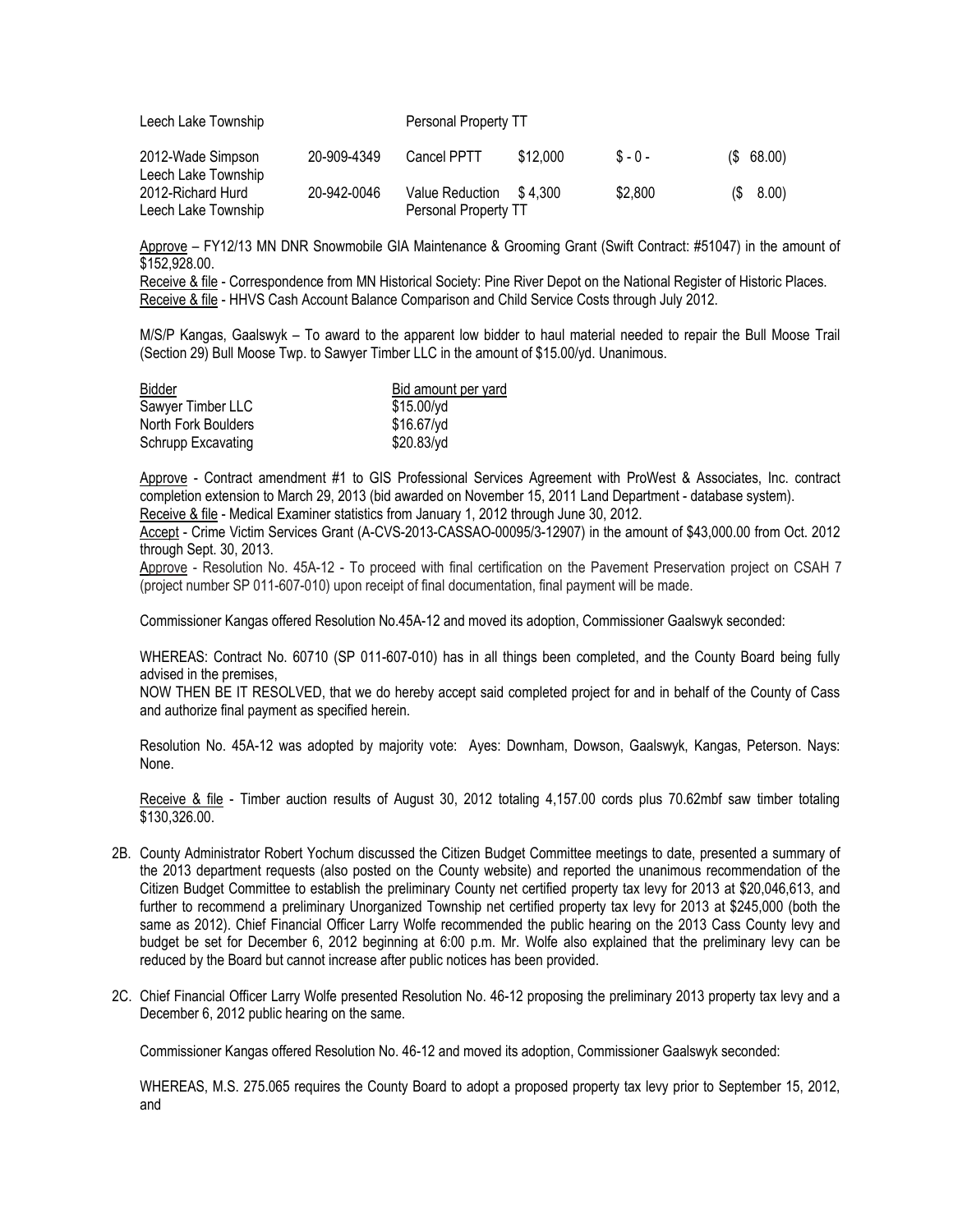WHEREAS Cass County must include in its tax levy the amount necessary to operate the Longville Ambulance Subordinate Service District (LASSD) established under M.S. 375B,

NOW, THEREFORE, BE IT RESOLVED that the Board of Commissioners do hereby approve the following preliminary property tax levies for 2013 in the stated amounts:

|                                          | Preliminary<br>2013 | Final<br>2012 | <b>Difference</b> |
|------------------------------------------|---------------------|---------------|-------------------|
| Net County Levy                          | \$19,585,613        | \$19,585,613  |                   |
| <b>LASSD Levy</b>                        | 461.000             | 461.000       |                   |
| Preliminary Net Certified Levy           | \$20,046,613        | \$20,046,613  |                   |
| <b>Estimated Preliminary County Rate</b> | 30.301%             | 29.513%       | $+2.67%$          |
| Estimated Preliminary Rate within LASSD  | 34.104%             | 33.215%       | $+2.68%$          |

BE IT FURTHER RESOLVED that a public hearing on the adoption of Cass County's tax levy for 2013 will be held December 6, 2012, beginning at 6:00 p.m. at the Commissioners Board Room, Cass County Courthouse, Walker, Minnesota.

Resolution No.46 -12 was adopted by majority vote: Downham, Dowson, Gaalswyk, Kangas, Peterson. Nays: None.

2D. Mr. Wolfe presented the Resolution No. 47-12 establishing the preliminary 2013 property tax levy for Unorganized Townships.

Commissioner Dowson offered Resolution No. 47-12 and moved its adoption, Commissioner Downham seconded:

WHEREAS, the Cass County Board of Commissioners acts as Township authority for unorganized areas of Cass County, and

WHEREAS, the Cass County Board has considered revenue projections, levy data, and budget needs of the unorganized areas of Cass County for 2013,

NOW, THEREFORE, BE IT RESOLVED that the Board of Commissioners do hereby approve the following preliminary property tax levies for 2013 for Cass County unorganized townships:

|                      | Preliminary | Final     |
|----------------------|-------------|-----------|
|                      | 2013        | 2012      |
| UNORGANIZED NET LEVY | \$245,000   | \$245,000 |

BE IT FURTHER RESOLVED that a public hearing on the adoption of Cass County's tax levy for 2013 will be held December 6, 2012, beginning at 6:00 p.m. at the Commissioners Board Room, Cass County Courthouse, Walker, Minnesota.

Resolution No. 47-12 was adopted by majority vote: Downham, Dowson, Gaalswyk, Kangas, Peterson. Nays: None.

3A. Land Commissioner Josh Stevenson reported that in cooperation with the Cass County Assessor's Office it has been determined that the parcels presented in the following Resolution 48-12 should be removed from the over the counter sale status and reevaluated for a current appraisal price. Mr. Stevenson explained the appraisal process and subsequent plans to re-offer the parcels at public auction held on October 27, 2012 beginning at 9:00 a.m., by the Cass County Auditor-Treasurer, in the Commissioners Board Room, 1st Floor, Courthouse, Walker, MN.

Commissioner Dowson offered Resolution No. 48-12 and moved its adoption; Commissioner Kangas seconded:

WHEREAS, the parcels listed were offered at previous public auction, and they remain unsold.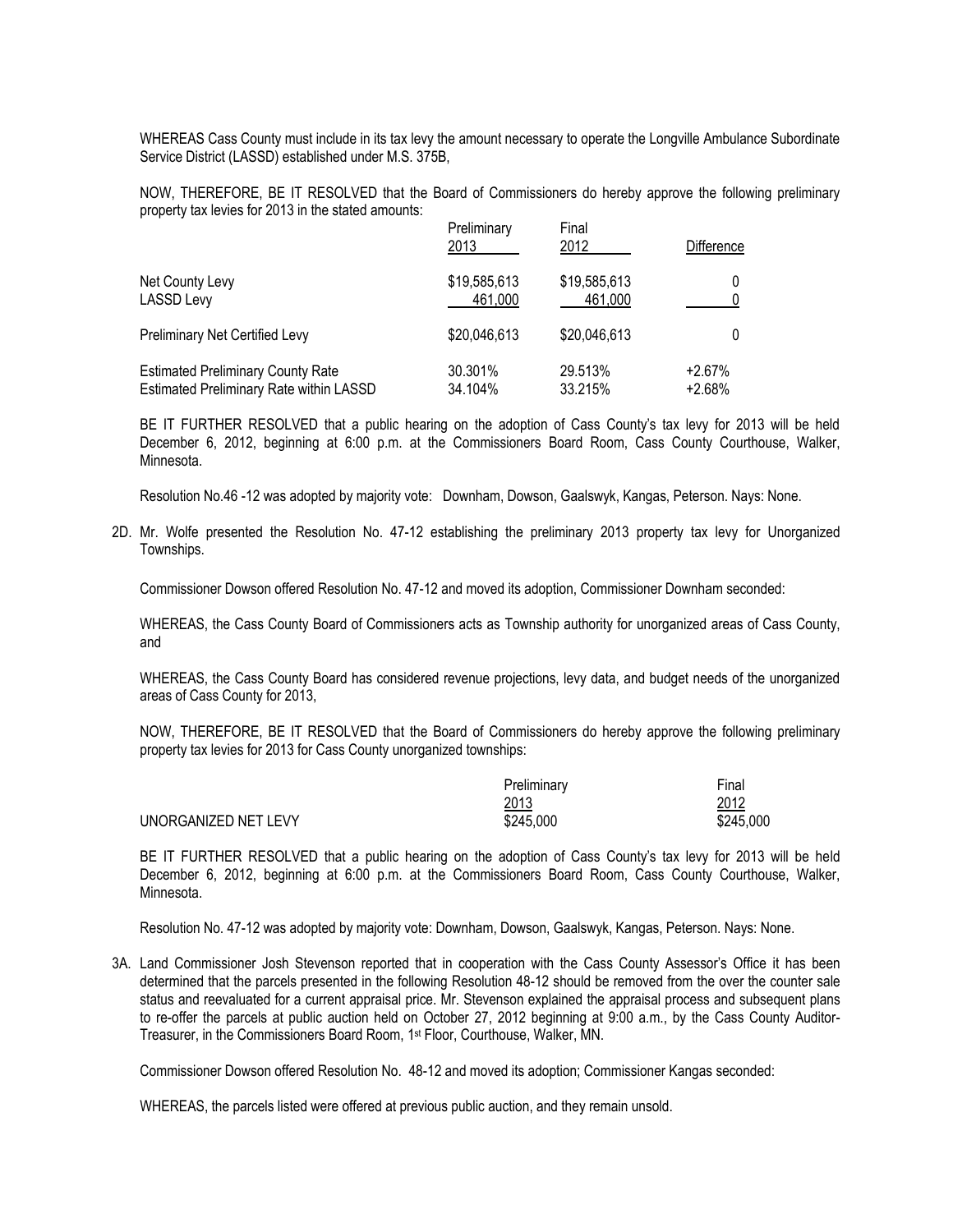#### **Parcel #1**

PIN # 34-017-3200

West half of the Southwest Quarter (W½SW¼), Section 17, Township 139 North, Range 30 West, Cass County, Minnesota (80 acres) – Powers Township

This parcel includes the complete shoreline of a small environmental lake. There is no legal access to this parcel. The purchaser may petition the Township for public access to this parcel under Minnesota Statutes 164.08, subd 2.

Appraised Value - \$65,000.00 Previous Sale Date 6/18/11

Proceeds from the sale of this parcel will be credited to Fund 71-032

# **Parcel #2**

Pin # 46-028-1401

Govt Lot 3, Less Plat of Winnie Chapman Beach, Section 28, Township 140 North, Range 28 West, Cass County, Minnesota – Wabedo Township

This parcel contains 8.9+ acres and is located on a gravel road. This parcel also has a private easement across it for ingress and egress for the private landowners to the north.

Appraised Value - \$40,000.00 **Previous Sale Date 12/05/09** 

Proceeds from the sale of this parcel will be credited to Fund 71-650 for distribution per state statute.

# **Parcel #3**

PIN # 18-030-4303

Northwest Quarter of the Southwest Quarter of the Southeast Quarter (NW¼ SW¼ SE¼), Section 30, Township 141 North, Range 27 West, Cass County, Minnesota – Inguadona Township

11.73 acres more or less No legal access. Buyer may petition township for access under Minnesota Statutes 164.08 subd 2. Appraised Value - \$12,000.00 Previous Sale Date 6/18/11

Proceeds from the sale of this parcel will be credited to Fund 71-650 for distribution per state statute.

# **Parcel #4**

PIN # 12-022-4400 Southeast Quarter of the Southeast Quarter (SE¼SE¼), Section 22, Township 139 North, Range 26 West, Cass County, Minnesota (40 acres) – Crooked Lake Township Parcel is located on Minnesota State Hwy #6 Appraised Value - \$80,000.00 Previous Sale Date 6/18/11 Proceeds from the sale of this parcel will be credited to Fund 71-032

# **Parcel #5**

PIN # 06-009-1300 Southwest Quarter of the Northeast Quarter (SW¼NE¼), Section 9, Township 139 North, Range 28 West, Cass County, Minnesota (40 acres) – Blind Lake Township No legal access. The purchaser may petition the Township for public access to this parcel under Minnesota Statutes 164.08, subd 2 Appraised Value - \$60,000.00 Previous Sale Date 6/18/11 Proceeds from the sale of this parcel will be credited to Fund 71-032 and Fund 73 Environmental Trust

# **Parcel #6**

PIN # 31-009-4400

Southeast Quarter of the Southeast Quarter (SESE), Section 9, Township 138 North, Range 30 West, Cass County, Minnesota (40 acres) – Pine River Township

This parcel has walk in access only across public land. The purchaser may petition the Township for public road access to this parcel under Minnesota Statutes 164.08, subd 2.

Appraised Value - \$60,000.00 Previous Sale Date 6/18/11 Proceeds from the sale of this parcel will be credited to Fund 71-032 and Fund 71-032 designated to LCCR

NOW, THEREFORE, BE IT RESOLVED, that the parcels listed above are to be withdrawn from the current over the counter tax-forfeited land sale list for redetermination.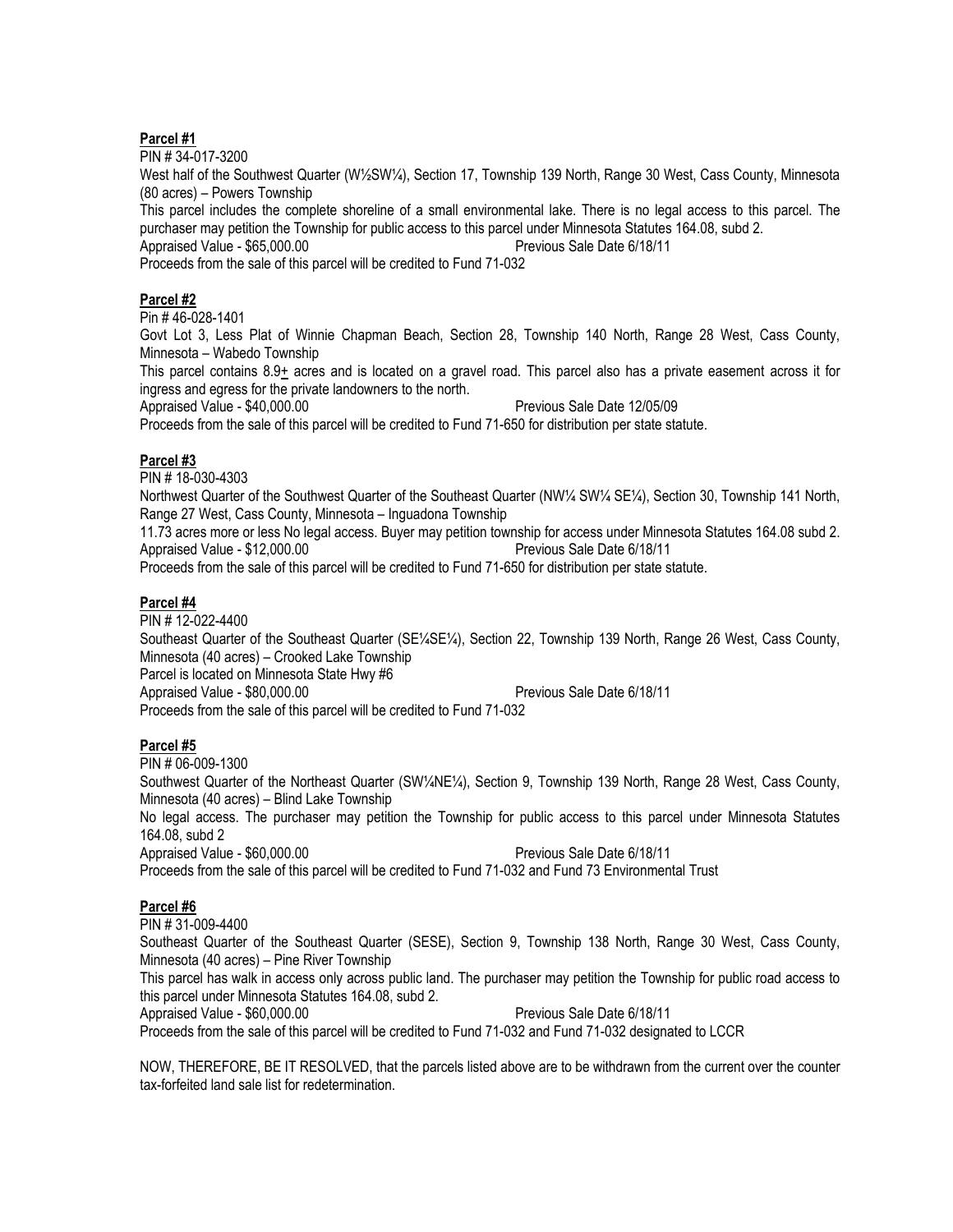Resolution No. 48-12 was adopted by majority vote: Downham, Dowson, Gaalswyk, Kangas, Peterson. Nays: None.

3B. Land Commissioner Stevenson presented Resolution No. 49-12 that classifies the identified parcels as non-conservation, establishes appraised values, authorizes the sale of the identified tax forfeit parcels, approves sale conditions, and establishes a public sale on October 27, 2012, beginning at 9:00 a.m., Commissioners Board Room, 1st Floor, Courthouse, Walker, MN. Mr. Stevenson added that a brochure (printed listings of parcels) and web site listing will be available to the public after September 15, 2012. Mr. Stevenson explained that local units of government will be notified of their statutory option to purchase the sale parcels prior to offering to the public.

Commissioner Kangas offered Resolution No. 49-12 and moved its adoption; Commissioner Gaalswyk seconded:

**WHEREAS**, the following parcels of land are Tax Forfeited and the Cass County Board has classified said parcels as nonconservation:

# **Parcel #1**

PIN # 34-017-3200

West half of the Southwest Quarter (W½SW¼), Section 17, Township 139 North, Range 30 West, Cass County, Minnesota (80 acres) – Powers Township - This parcel includes the complete shoreline of a small environmental lake. There is no legal access to this parcel. The purchaser may petition the Township for public access to this parcel under Minnesota Statutes 164.08, subd 2.

Appraised Value - \$39,000.00 Previous Value \$65,000.00 Previous Sale Date 6/18/11 Proceeds from the sale of this parcel will be credited to Fund 71-032

# **Parcel #2**

Pin # 46-028-1401

Govt Lot 3, Less Plat of Winnie Chapman Beach, Section 28, Township 140 North, Range 28 West, Cass County, Minnesota – Wabedo Township

This parcel contains 8.9+ acres and is located on a gravel road. This parcel also has a private easement across it for ingress and egress for the private landowners to the north.

Appraised Value - \$25,500.00 Previous Value \$40,000.00 Previous Sale Date 12/05/09

Proceeds from the sale of this parcel will be credited to Fund 71-650 for distribution per state statute.

# **Parcel #3**

PIN # 18-030-4303

Northwest Quarter of the Southwest Quarter of the Southeast Quarter (NW¼ SW¼ SE¼), Section 30, Township 141 North, Range 27 West, Cass County, Minnesota - Inguadona Township - 11.73 acres more or less No legal access. Buyer may petition township for access under Minnesota Statutes 164.08 subd 2.

Appraised Value - \$7,900.00 Previous Value \$12,000.00 Previous Sale Date 6/18/11

Proceeds from the sale of this parcel will be credited to Fund 71-650 for distribution per state statute.

# **Parcel #4**

PIN # 12-022-4400 Southeast Quarter of the Southeast Quarter (SE¼SE¼), Section 22, Township 139 North, Range 26 West, Cass County, Minnesota (40 acres) – Crooked Lake Township - Parcel is located on Minnesota State Hwy #6 Appraised Value - \$59,000.00 Previous Value \$80,000.00 Previous Sale Date 6/18/11 Proceeds from the sale of this parcel will be credited to Fund 71-032

# **Parcel #5**

PIN # 06-009-1300

Southwest Quarter of the Northeast Quarter (SW¼NE¼), Section 9, Township 139 North, Range 28 West, Cass County, Minnesota (40 acres) – Blind Lake Township - No legal access. The purchaser may petition the Township for public access to this parcel under Minnesota Statutes 164.08, subd

Appraised Value - \$39,000.00 Previous Value \$60,000.00 Previous Sale Date 6/18/11

Proceeds from the sale of this parcel will be credited to Fund 71-032 and Fund 73 Environmental Trust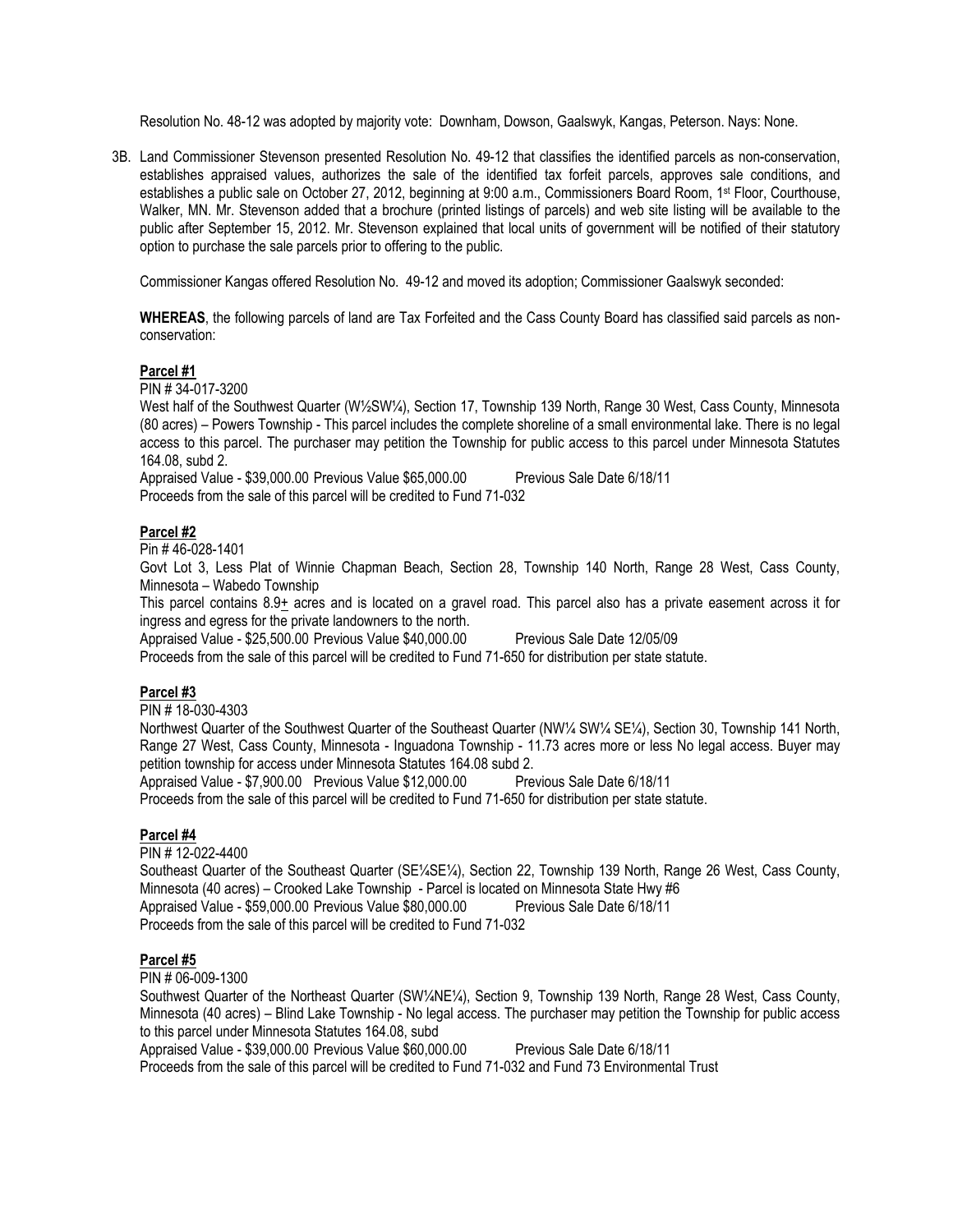#### **Parcel #6**

PIN # 31-009-4400

Southeast Quarter of the Southeast Quarter (SESE), Section 9, Township 138 North, Range 30 West, Cass County, Minnesota (40 acres) – Pine River Township - This parcel has walk in access only across public land. The purchaser may petition the Township for public road access to this parcel under Minnesota Statutes 164.08, subd 2. Appraised Value - \$39,000.00 Previous Value \$60,000.00 Previous Sale Date 6/18/11 Proceeds from the sale of this parcel will be credited to Fund 71-032 and Fund 71-032 designated to LCCR

# **Parcel #7**

PIN # 42-027-1200

Northwest Quarter of the Northeast Quarter (NW¼NE¼), Section 27, Township 140 North, Range 26 West, Cass County, Minnesota – Thunder Lake Township - 23 Acres Upland, 17 Acres Lowland, Public Access on Township Road Appraised Value - \$39,500.00

Proceeds from the sale of this parcel will be credited to Fund 71-650 for distribution per state statute.

# **Parcel #8**

PIN # 46-017-1100

Northeast Quarter of the Northeast Quarter (NE¼NE¼), Section 17, Township 140 North, Range 28 West, Cass County, Minnesota – Wabedo Township - 30 Acres Upland, 10 Acres Lowland, Public Access on Township Road Appraised Value - \$45,000.00

Proceeds from the sale of this parcel will be credited to Fund 71-650 for distribution per state statute.

# **Parcel #9**

PIN # 32-019-4400

Southeast Quarter of the Southeast Quarter(SE¼SE¼), Section 19, Township 139 North, Range 29 West, Cass County, Minnesota – Ponto Lake Township - 40 Acres Upland, Public Access on Township Road - This parcel also has a private easement across it for ingress and egress for the private landowners to the west.

Appraised Value - \$59,000.00

Proceeds from the sale of this parcel will be credited to Fund 71-650 for distribution per state statute.

# **Parcel #10**

PIN # Part of 33-027-2301

Northeast Quarter of the Southwest Quarter(NE¼SW¼), Section 27, Township 136 North, Range 32 West, Cass County, Minnesota – Poplar Township - 19 Acres Upland, 21 Acres Lowland, No Public Access Appraised Value - \$28,000.00 Proceeds from the sale of this parcel will be credited to Fund 71-650 for distribution per state statute.

# **Parcel #11**

PIN # 26-033-3400 Southeast Quarter of the Southwest Quarter(SE¼SW¼), Section 33, Township 135 North, Range 31 West, Cass County, Minnesota – Meadowbrook Township - 40 Acres Upland, Public Access on County Road 102 Appraised Value - \$58,000.00 Proceeds from the sale of this parcel will be credited to Fund 71-650 for distribution per state statute.

# **Parcel #12**

PIN # 34-024-2109 Part of Government Lot 1, Section 24, Township 139 North, Range 30 West, Cass County, Minnesota – Powers Township 0.4 Acres Upland, 100 feet of Lakeshore on Big Portage Lake, Private Access by Easement Appraised Value - \$75,000.00 Proceeds from the sale of this parcel will be credited to Fund 71-650 for distribution per state statute.

# **Parcel #13**

PIN # 04-394-0130

Lot 13, Bannisters Lake Leavitt Addition, Section 19, Township 139 North, Range 25 West, Cass County, Minnesota – Beulah Township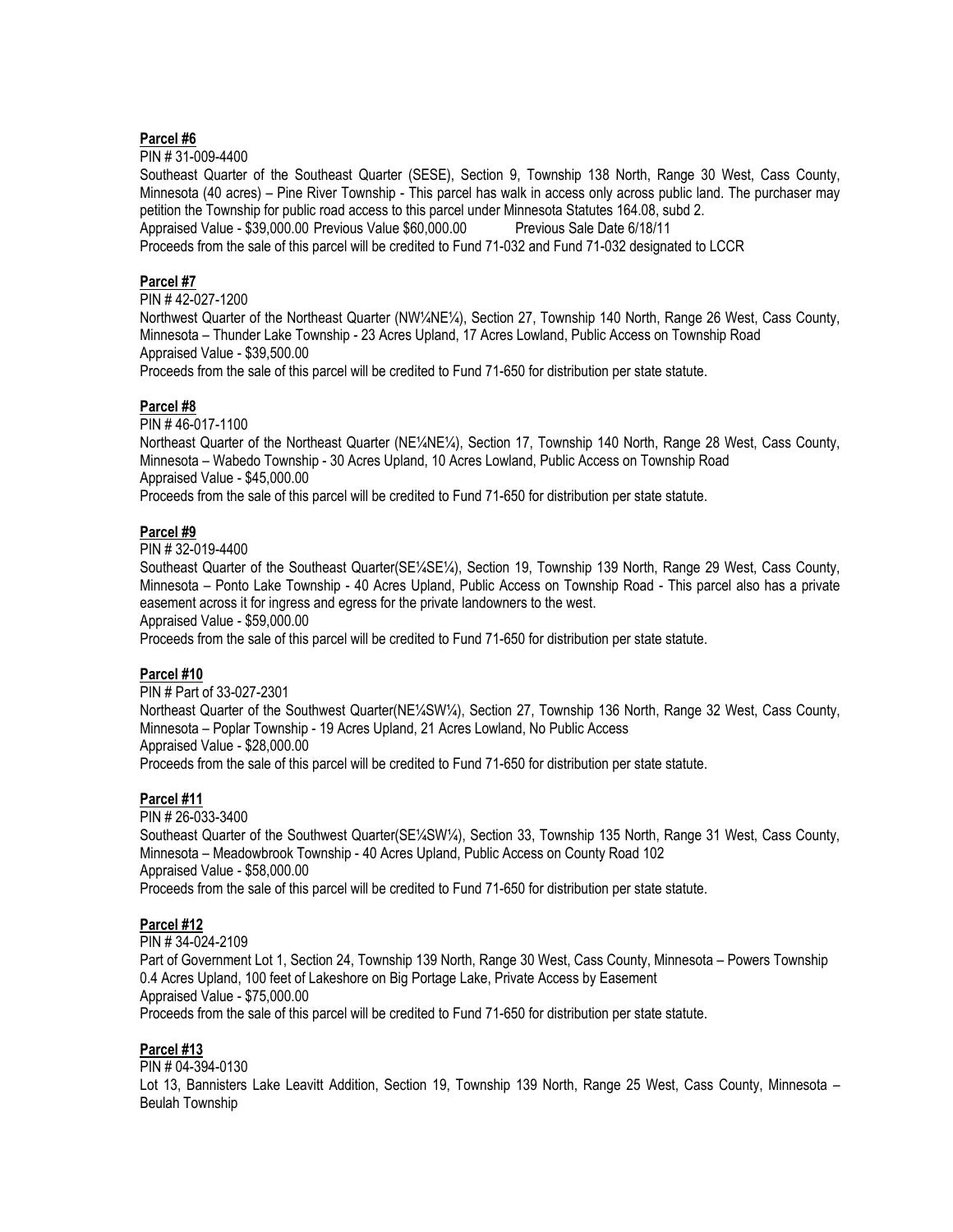0.43 Acres Upland, 100 feet of Lakeshore on Leavitt Lake, Public Access on Township Road Appraised Value - \$55,000.00 Proceeds from the sale of this parcel will be credited to Fund 71-650 for distribution per state statute.

# **Parcel #14**

PIN # 51-380-1310

All of Blocks 13, 14, 17, 18, 19, 20 and Adjacent Vacated Clinton Ave, Thomas Ave, and First Street South, Interlachen Lodge Inc 1st Addition, Section 17, Township 140 North, Range 29 West, Cass County, Minnesota – Woodrow Township - 20 Acres Upland, Public Access on platted right of way and existing road Appraised Value - \$30,000.00

Proceeds from the sale of this parcel will be credited to Fund 71-650 for distribution per state statute.

# **Parcel #15**

PIN # 31-006-2215

Part of Government Lot 4, Section 6, Township 138 North, Range 30 West, Cass County, Minnesota – Pine River Township - 1.57 Acres Upland, 100 feet of Lakeshore on Pine Mountain Lake, Private Access by Easement Appraised Value - \$69,000.00

Proceeds from the sale of this parcel will be credited to Fund 71-650 for distribution per state statute.

# **Parcel #16**

PIN #'s 48-014-1100, 1400, 4100, 4400 East Half of the East Half(E½E½), Section 14, Township 137 North, Range 30 West, Cass County, Minnesota – Walden Township - 40 Acres Upland, 120 Acres Lowland, No Public Access Appraised Value - \$64,000.00

Proceeds from the sale of this parcel will be credited to Fund 71-650 for distribution per state statute.

THEREFORE, Be it resolved, the Cass County Board of Commissioners hereby certifies that all the above parcels of land have been viewed and comply with the provisions of Minnesota Statutes 85.012, 92.461, 282.01 subd. 8, 282.018 and the 1991 Laws of Minnesota Ch. 354, Art. 10, Sec. 9, amending M.S. Sec. 282.018, subd. 2 (1990). The County Board of Commissioners hereby certifies that the County Land Commissioner has reviewed the attached land sale list and identified any and all nonforested marginal land and wetland.

BE IT ALSO RESOLVED, that the parcels of land forfeited to the State of Minnesota for nonpayment of taxes, appearing on the list filed with the County Auditor-Treasurer, have been classified and appraised; that the appraised value of each parcel be approved and authorization for a public sale of the land be granted, pursuant to M.S. 282.01; that the sale will be held on October 27, 2012 beginning at 9:00 a.m., by the Cass County Auditor-Treasurer in the Public Meeting Room of the Courthouse, Walker, MN for not less than the appraised value.

BE IT FURTHER RESOLVED, that the following additional terms shall apply to this sale:

- 1. No lot shall be sold for less than the total of the appraised value of the land, plus the appraised value of the timber, plus the appraised value of the improvements, plus any outstanding special assessments, plus all applicable fees.
- 2. Any and all bids can be rejected. Any lot may be withdrawn from sale by Cass County up to and including the day of the sale.
- 3. All land sales shall be for cash at time and date of the auction.
- 4. A 10% non-refundable deposit or letter of credit with balance to be paid within 30 days of the sale is accepted for parcels that sell for more than \$30,000. (Per sale policy adopted 20 October 1998).
- 5. The land and any improvements are sold as is. The County makes no warranties as to the condition or habitability of any buildings, wells, septic systems, soils, roads or any other thing on the site. Some properties may have inadequate systems or no septic systems at all. Within one year of transfer all parcels must meet applicable County Ordinances.
- 6. The Cass County Auditor-Treasurer hereby certifies that Cass County has and will comply with all laws governing the sale of tax forfeited land of the State of Minnesota in the conduct of the foregoing approved public land sale. All properties have been reviewed by the Land Commissioner under the requirements of 1991 Laws of Minnesota Ch.354, Art.10, Sec.9.
- 7. Buyers will receive a State Deed for tax forfeited lots and a Quit Claim deed for County Fee Owned lots. Cass County makes no warranties as to the condition of the title.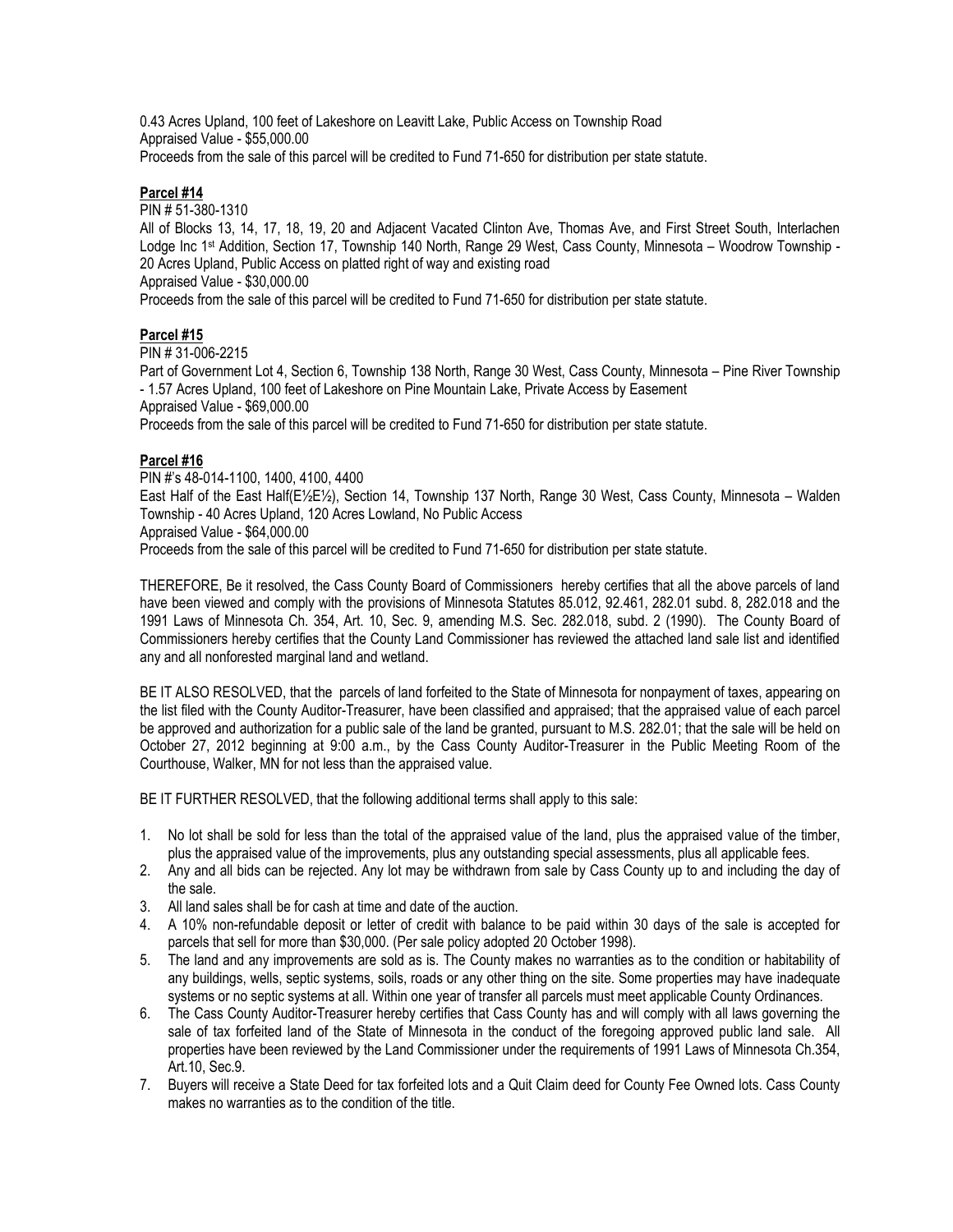Resolution No. 49-12 was adopted by majority vote: Downham, Dowson, Gaalswyk, Kangas, Peterson. Nays: None.

4A. Highway Construction/Design Engineer Laura Hadrava presented bids that had been opened on August 21, 2012 at 1:30 pm for a joint project with Wadena County (SAP 011-667-004) on Cass County CSAH No.67 and Wadena County CSAH No. 30. The total bid was \$117,842.00 of which 50% is Cass County's responsibility (\$58,921.00).

Project No.: SAP 011-667-004; 080-630-017 Engineers Estimate \$148,393.40

| <b>Bidder</b>                  | <b>Bid Amount</b> | Percent Over/Under Estimate |
|--------------------------------|-------------------|-----------------------------|
| Tri-City Paving, Inc.          | \$117,842.00      | -20.59% Under Estimate      |
| Anderson Brothers Construction | \$131,644.90      | -11.29% Under Estimate      |
| Central Specialties, Inc.      | \$141,554.00      | -1.61% Under Estimate       |
| Knife River Materials          | \$176,587.00      | 19.00% Over Estimate        |
| Mark Sand & Gravel Co.         | \$186,996.00      | 26.01% Over Estimate        |
|                                |                   |                             |

M/S/P Downham, Kangas - To award the bid for the joint project with Wadena County (SAP 011-667-004) on Cass County CSAH No.67 and Wadena County CSAH No. 30 to the apparent low bidder - Tri-City Paving, Inc. in the bid amount of \$117,842.00 (Cass County's share is \$58,921.00). Unanimous.

4B. Highway Engineer Enblom and Laura Hadrava requested Board approval to authorize the Chairman and County Administrator to enter into agreements with MNDOT to accept bridge bond funds for SAP 011-598-005 (CR120) and SAP 011-598-006 (CR147). Mr. Enblom added that the amount of the grant has been determined to be \$400,819.00 for Bridge No. 11526 and \$297,072.56 for Bridge No. 11J09.

Commissioner Kangas offered Resolution No. 50-12 and moved its adoption; Commissioner Peterson seconded: Agreement to State Transportation Fund (Bridge Bonds) Grant Terms and Conditions SAP 011-598-005 & SAP 011-598-006

WHEREAS, Cass County has applied to the Commissioner of Transportation for a grant from the Minnesota State Transportation Fund for construction of Bridge No. 11526 (CR 120) and Bridge No. 11J09 (CR 147), and WHEREAS, the Commissioner of Transportation has given notice that funding for this bridge is available, and WHEREAS, the amount of the grant has been determined to be \$400,819.00 for Bridge No. 11526 and \$297,072.56 for Bridge No. 11J09 by reason of the lowest responsible bid.

NOW THEREFORE, be it resolved that Cass County does hereby agree to the terms and conditions of the grant consistent with Minnesota Statutes, section 174.50, subdivision 5, clause (3), and will pay any additional amount by which the cost exceeds the estimate, and will return to the Minnesota State Transportation Fund any amount appropriated for the bridge but not required. The County Administrator and County Board Chair are authorized to execute a grant agreement with the Commissioner of Transportation concerning the above-referenced grant.

Resolution No. 50-12 was adopted by majority vote: Downham, Dowson, Gaalswyk, Kangas, Peterson. Nays: None.

4C. Mr. Enblom explained the request from Shingobee Township for Cass County to serve as fiscal agent for the Phase IV of the Shingobee Trail Extension Project (bridge connection), with estimated construction costs to be \$1,400,000.00. Skip Duchesneau explained the Phase IV bridge connection and also provided a list of local contributions to the trail in the amount of \$641,376.00 (\$540,000.00 from Conservation Fund #73), and a list of non-local contributions in the amount of \$1,769,496.00.

M/S/P Dowson, Gaalswyk – To approve Cass County to serve as fiscal agent for Phase IV of the Shingobee Trail Extension Project. Unanimous.

4D. Mr. Enblom discussed the recent Chippewa National Forest Resource Advisory Committee (RAC) meeting of August 29, 2012 and the preliminary recommendations from the RAC Committee. Commissioner Downham reported that the RAC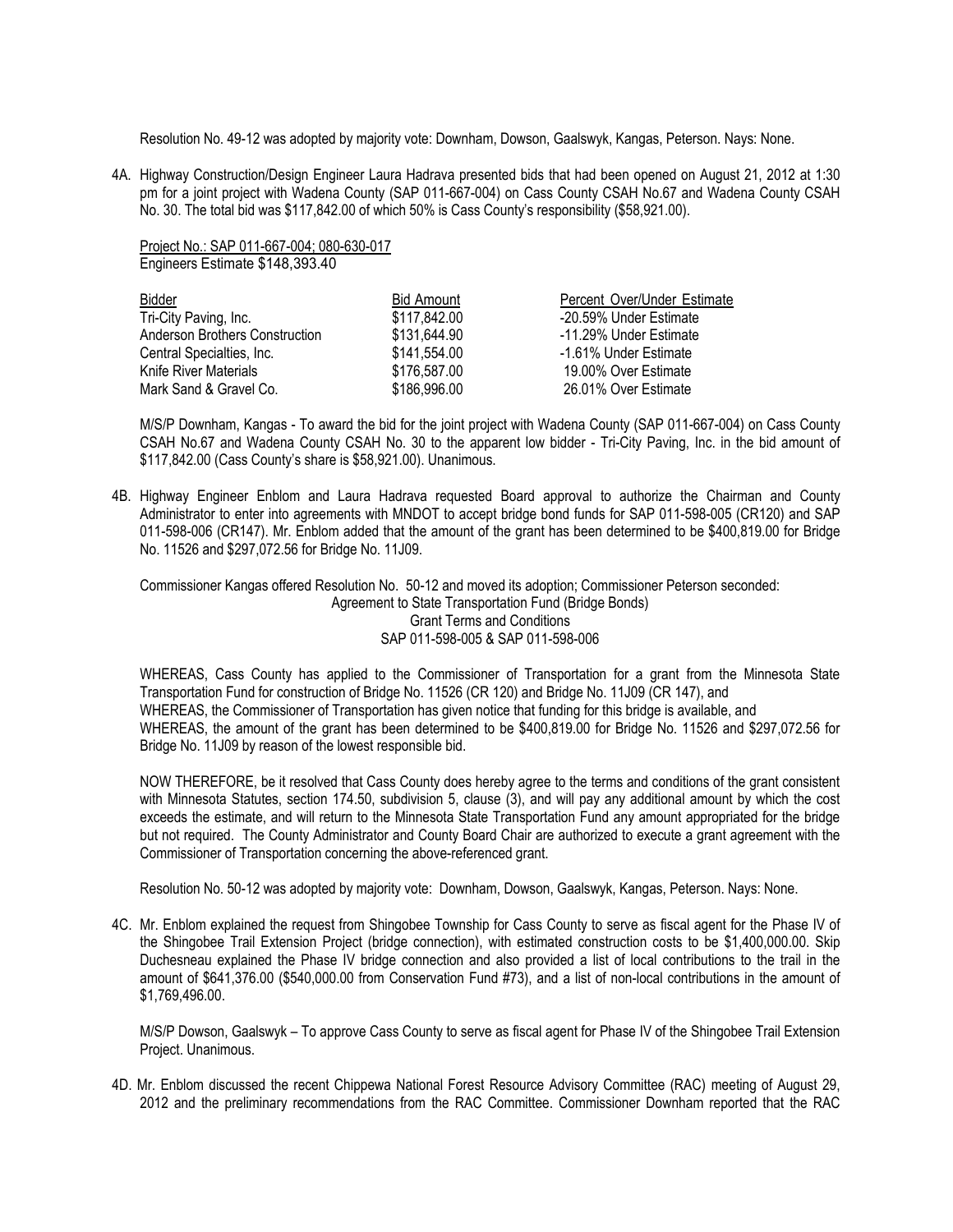Committee recommended to the US Forest Supervisor to increase the RAC contributions for the Pug Hole Road project from \$105,000.00 to \$115,000.00 therefore reducing the County Road fund match from \$32,000.00 to \$22,000.00 (Conservation Fund #73 would remain at \$30,000.00). No action necessary until confirmed by the US Forest Service.

5A. Sheriff Tom Burch and Emergency Management Coordinator Kerry Swenson requested execution a certificate of final project completion for GeoComm Contract #0310CCMN in the amount of \$105,240.00 (ARMER Radio project). Mr. Swenson also reported that the Walker tower lease will be updated soon, that the Leech Lake Band of Ojibwe Tribal Police Department tower site will be completed by the end of the year, and updated the Board on the disbursement process by the State of Minnesota for July 3 wind damage.

M/S/P Dowson, Kangas – To approve execution a certificate of final project completion for GeoComm Contract #0310CCMN in the amount of \$105,240.00 (ARMER Radio project). Unanimous.

- 6A. Central MN EMS Regional Coordinator Marion Larson and Renee Frauendienst of Stearns County Public Health presented an update on the Central MN Emergency Medical Services Region consisting of 14 county service areas totaling 12,430 square miles which serves over 256 agencies including law enforcement, fire/rescue, ambulance services and first response teams. Ms. Larson added that the Central MN EMS Region has 3 main programs including training, equipment reimbursement, and critical incident stress management (CISM). EMS Coordinator Swenson added that the local EMS training is on-going. The Board thanked Ms. Larson and Ms. Frauendienst for the update.
- 7A. Don Niles an endorsed candidate of the Democratic-Farmer-Labor party for MN House of Representative District 9A introduced himself to the Board. Mr. Niles reported that as a result of the recent legislative redistricting there is not an incumbent candidate within District 9A, which includes portions of Cass, Todd and Wadena Counties. Mr. Niles added his main reasons for running for the state legislature is to make sure public education is adequately funded, restoring a balance of tax burdens between income, real estate and sale taxes, and bring a strong commitment to work with others to solve real problems. Mr. Niles was elected to the Wadena City Council in 2008, and is an active in the community with activities including Vice Chair of the Kitchigami Regional Library System, Wadena Library Board member, Rotary member, Wadena– Deer Creek Public Schools Instructional and Curriculum Advisory Committee, and Messiah Lutheran Church Council president. The Board thanked Mr. Niles for attending.
- 7B. Al Doty candidate for Senate District 9 introduced himself to the Board. Mr. Doty added that delegates from Cass, Morrison, Todd, and Wadena Counties met in Browerville April 29th to endorse DFL candidates for election to the newly-reorganized State Senate District 9. Mr. Doty stated that he has been an involved community member in the area for over forty years, as a teacher, coach, senior advocate, and a former State Representative for District 12B. Mr. Doty will focus on preserving family farms and the rural way of life, creating jobs, reduce property taxes and is an advocate for the great outdoors. The Board thanked Mr. Doty for attending.
- 8A. HHVS Director Reno Wells and Veterans Service Officer Kathleen Ramos presented the VSO Activity Report thru June 30, 2012. Veteran contacts by appointment or walk-ins year to date totaled 1,454, with 137 new clients. Ms. Ramos updated the Board on the Cass County Veterans Transportation Program reporting that a total of 114 riders utilized the program and a total of 33,876 miles were driven year to date. Fiscal year 2011 federal financial support to 3,287 Cass County veterans totaled \$26,313,000. No action necessary.
- 8B. Director Wells and VSO Officer Ramos reported back on the previous Board action of May 15, 2012 regarding the purchase and installation of the Veteran's parking signs. Locations include one in the parking lot on the south side of the Courthouse, two in the parking lot behind the Courthouse, one in Backus in the front parking and one in the back parking, one at the Pine River satellite office and the one in the public parking area of HHVS. The Veteran's parking space sign respectfully says "Thank You for Your Service" on a daily basis and in a visible manner, to show appreciation for those who served our communities and came back alive. Mr. Wells also informed the Board that the Cass County Association of Townships have donated \$480.00 to go towards the parking signs.

M/S/P Kangas, Downham – To authorize installation of the signs as recommended and accept the donation of \$480.00 from the Cass County Association of Townships to be used towards the purchase of the Cass County Veteran's parking signs. Unanimous.